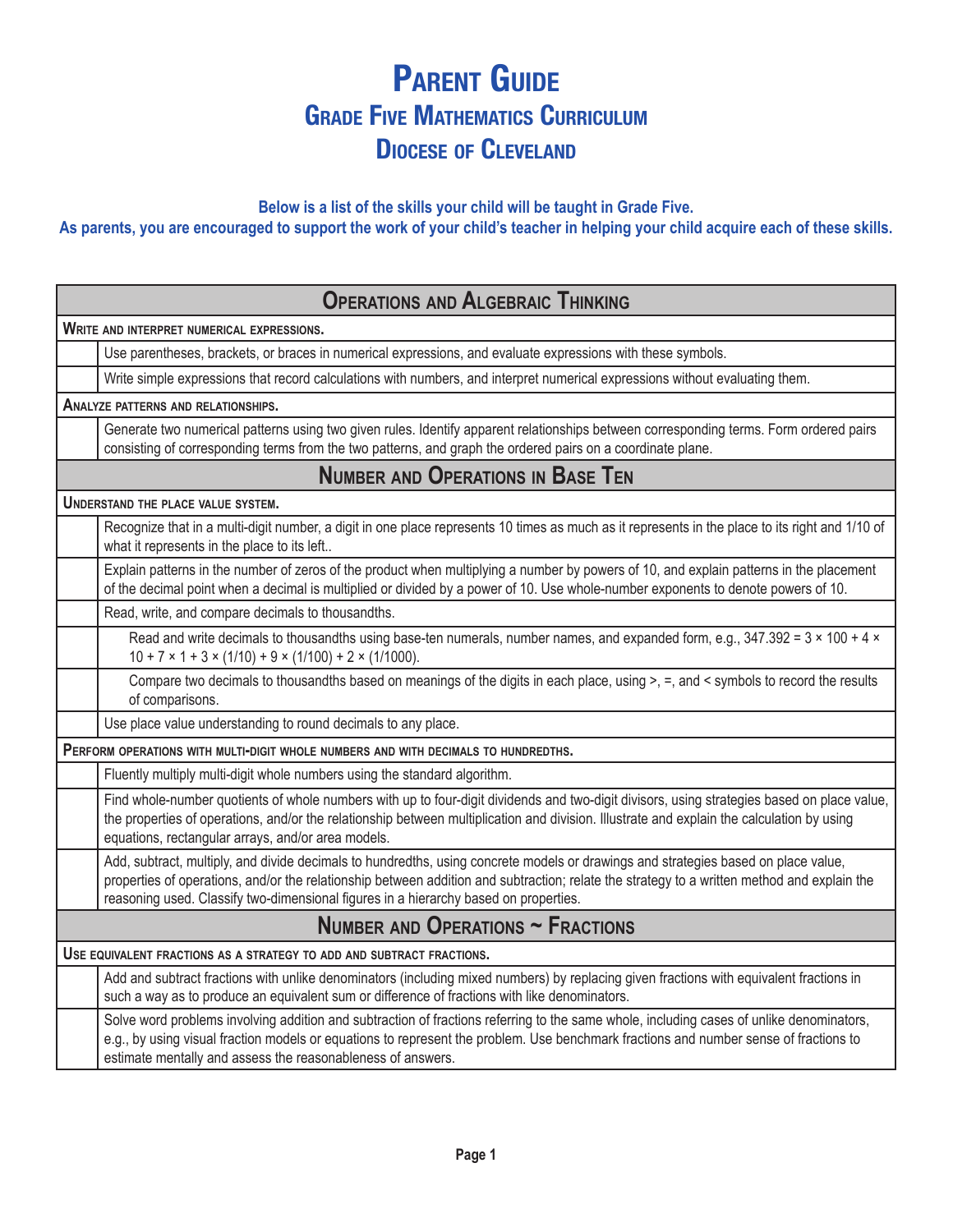| <b>NUMBER AND OPERATIONS <math>\sim</math> FRACTIONS CONTINUED</b>       |                                                                                                                                                                                                                                                                                                                                                                                                                                                                         |  |  |
|--------------------------------------------------------------------------|-------------------------------------------------------------------------------------------------------------------------------------------------------------------------------------------------------------------------------------------------------------------------------------------------------------------------------------------------------------------------------------------------------------------------------------------------------------------------|--|--|
| APPLY AND EXTEND PREVIOUS UNDERSTANDINGS OF MULTIPLICATION AND DIVISION. |                                                                                                                                                                                                                                                                                                                                                                                                                                                                         |  |  |
|                                                                          | Interpret a fraction as division of the numerator by the denominator $(a/b = a + b)$ . Solve word problems involving division of whole numbers<br>leading to answers in the form of fractions or mixed numbers, e.g., by using visual fraction models or equations to represent the problem.                                                                                                                                                                            |  |  |
|                                                                          | Apply and extend previous understandings of multiplication to multiply a fraction or whole number by a fraction.                                                                                                                                                                                                                                                                                                                                                        |  |  |
|                                                                          | Interpret the product (a/b) × q as a parts of a partition of q into b equal parts; equivalently, as the result of a sequence of operations<br>$a \times q \div b$ .                                                                                                                                                                                                                                                                                                     |  |  |
|                                                                          | Find the area of a rectangle with fractional side lengths by tiling it with unit squares of the appropriate unit fraction side lengths, and<br>show that the area is the same as would be found by multiplying the side lengths. Multiply fractional side lengths to find areas of rect-<br>angles, and represent fraction products as rectangular areas.                                                                                                               |  |  |
|                                                                          | Interpret multiplication as scaling (resizing), by:                                                                                                                                                                                                                                                                                                                                                                                                                     |  |  |
|                                                                          | Comparing the size of a product to the size of one factor on the basis of the size of the other factor, without performing the indicated<br>multiplication.                                                                                                                                                                                                                                                                                                             |  |  |
|                                                                          | Explaining why multiplying a given number by a fraction greater than 1 results in a product greater than the given number (recognizing<br>multiplication by whole numbers greater than 1 as a familiar case); explaining why multiplying a given number by a fraction less than 1<br>results in a product smaller than the given number; and relating the principle of fraction equivalence $a/b = (n \times a)/(n \times b)$ to the effect of<br>multiplying a/b by 1. |  |  |
|                                                                          | Solve real world problems involving multiplication of fractions and mixed numbers, e.g., by using visual fraction models or equations to<br>represent the problem.                                                                                                                                                                                                                                                                                                      |  |  |
|                                                                          | Apply and extend previous understandings of division to divide unit fractions by whole numbers and whole numbers by unit fractions.                                                                                                                                                                                                                                                                                                                                     |  |  |
|                                                                          | Interpret division of a unit fraction by a non-zero whole number, and compute such quotients.                                                                                                                                                                                                                                                                                                                                                                           |  |  |
|                                                                          | Interpret division of a whole number by a unit fraction, and compute such quotients.                                                                                                                                                                                                                                                                                                                                                                                    |  |  |
|                                                                          | Solve real world problems involving division of unit fractions by non-zero whole numbers and division of whole numbers by unit<br>fractions, e.g., by using visual fraction models and equations to represent the problem.                                                                                                                                                                                                                                              |  |  |
|                                                                          | <b>MEASUREMENT AND DATA</b>                                                                                                                                                                                                                                                                                                                                                                                                                                             |  |  |
| CONVERT LIKE MEASUREMENT UNITS WITHIN A GIVEN MEASUREMENT SYSTEM.        |                                                                                                                                                                                                                                                                                                                                                                                                                                                                         |  |  |
|                                                                          | Convert among different-sized standard measurement units within a given measurement system (e.g., convert 5 cm to 0.05 m), and use<br>these conversions in solving multi-step, real world problems.                                                                                                                                                                                                                                                                     |  |  |
| <b>REPRESENT AND INTERPRET DATA.</b>                                     |                                                                                                                                                                                                                                                                                                                                                                                                                                                                         |  |  |
|                                                                          | Make a line plot to display a data set of measurements in fractions of a unit (1/2, 1/4, 1/8). Use operations on fractions for this grade to<br>solve problems involving information presented in line plots.                                                                                                                                                                                                                                                           |  |  |
| <b>GEOMETRIC MEASUREMENT: UNDERSTAND CONCEPTS OF VOLUME.</b>             |                                                                                                                                                                                                                                                                                                                                                                                                                                                                         |  |  |
|                                                                          | Recognize volume as an attribute of solid figures and understand concepts of volume measurement.                                                                                                                                                                                                                                                                                                                                                                        |  |  |
|                                                                          | A cube with side length 1 unit, called a "unit cube," is said to have "one cubic unit" of volume, and can be used to measure volume.                                                                                                                                                                                                                                                                                                                                    |  |  |
|                                                                          | A solid figure which can be packed without gaps or overlaps using n unit cubes is said to have a volume of n cubic units.                                                                                                                                                                                                                                                                                                                                               |  |  |
|                                                                          | Measure volumes by counting unit cubes, using cubic cm, cubic in, cubic ft, and improvised units.                                                                                                                                                                                                                                                                                                                                                                       |  |  |
|                                                                          | Relate volume to the operations of multiplication and addition and solve real world and mathematical problems involving volume.                                                                                                                                                                                                                                                                                                                                         |  |  |
|                                                                          | Find the volume of a right rectangular prism with whole-number side lengths by packing it with unit cubes, and show that the volume is<br>the same as would be found by multiplying the edge lengths, equivalently by multiplying the height by the area of the base. Represent<br>threefold whole-number products as volumes, e.g., to represent the associative property of multiplication.                                                                           |  |  |

**Notes:**

 $\overline{a}$ 

 $\overline{a}$